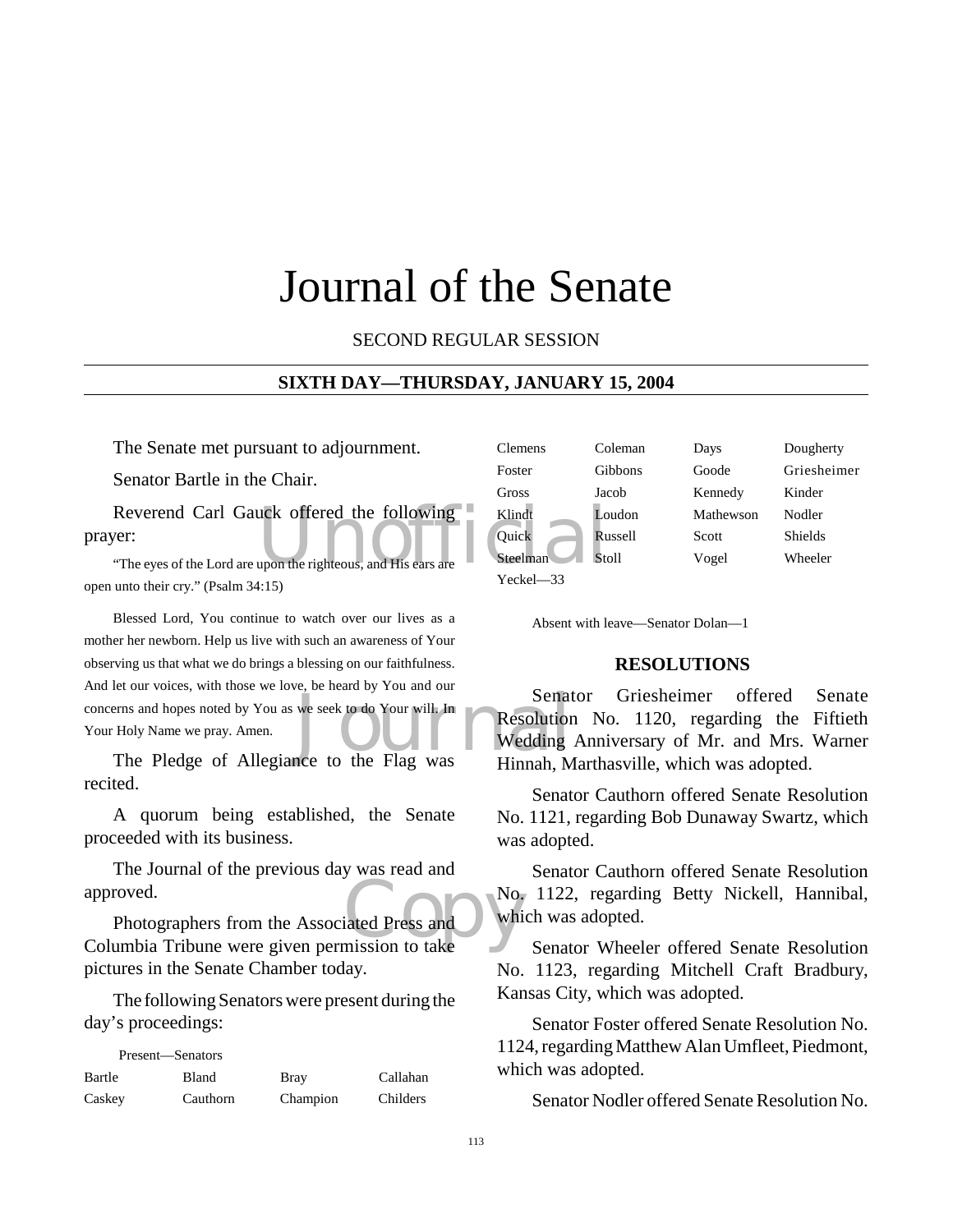1125, regarding the Eightieth Birthday of Gilbert Paul Harper, Carthage, which was adopted.

Senator Kinder offered Senate Resolution No. 1126, regarding John Edward Dietrich, which was adopted.

Senator Gross offered Senate Resolution No. 1127, regarding Peter James Sheppard, St. Charles, which was adopted.

Senator Coleman offered Senate Resolution No. 1128, regarding the death of Earl G. Henry, Beaumont, Texas, which was adopted.

# **INTRODUCTION OF BILLS**

The following Bills were read the 1st time and ordered printed:

**SB 1076**–By Caskey.

SB 1076-By Caskey.<br>An Act to repeal section 461.300, RSMo, and<br>SR 1083-1 to enact in lieu thereof one new section relating to nonprobate transfers.

**SB 1077**–By Loudon.

Even belating to the care of the teacher An Act to repeal section 379.160, RSMo, and to enact in lieu thereof one new section relating to fire insurance coverage.

**SB 1078**–By Loudon.

An Act to repeal section 382.210, RSMo, and to enact in lieu thereof one new section relating to extraordinary dividends of insurance holding companies.

**SB 1079**–By Callahan and Yeckel.

don<br>35, RSMo, by<br>ting to property An Act to amend chapter 135, RSMo, by adding thereto one new section relating to property taxation.

**SB 1080**–By Nodler, Foster, Kinder, Yeckel, Callahan, Childers, Klindt, Wheeler, Champion, Gibbons, Bland, Vogel, Cauthorn, Russell, Scott, Griesheimer, Mathewson, Shields, Steelman, Clemens, Days, Loudon, Coleman, Bray, Bartle, Kennedy and Gross.

An Act to repeal section 160.518, RSMo, and

to enact in lieu thereof one new section relating to education accountability standards.

**SB 1081**–By Kinder, Gross, Coleman, Clemens, Kennedy, Shields, Cauthorn, Callahan, Dolan, Loudon, Griesheimer and Yeckel.

An Act to amend chapter 431, RSMo, by adding thereto six new sections relating to resolution of disputes concerning alleged defective residential construction.

**SB 1082**–By Childers, Nodler, Griesheimer, Shields, Goode, Kennedy, Wheeler, Caskey, Scott, Steelman, Mathewson, Callahan, Days, Stoll, Russell, Foster, Cauthorn, Dougherty, Gibbons, Coleman, Yeckel, Jacob, Gross, Bartle and Vogel.

An Act to amend chapter 8, RSMo, by adding thereto seventeen new sections relating to state communications.

**SB 1083**–By Kennedy and Dougherty.

An Act to repeal section 701.342, RSMo, and to enact in lieu thereof one new section relating to testing for lead poisoning in children.

# **SB 1084**–By Foster.

An Act to repeal section 169.596, RSMo, and to enact in lieu thereof one new section relating to the teacher retirement system.

**SB 1085**–By Foster, Yeckel, Vogel and Kinder.

An Act to amend chapter 143, RSMo, by adding thereto one new section relating to donations for multiple sclerosis.

**SB 1086**–By Cauthorn.

An Act to repeal section 375.937, RSMo, and to enact in lieu thereof one new section relating to homeowner insurance requirements by lenders.

**SB 1087**–By Days, Foster, Kennedy, Stoll, Jacob, Shields, Childers and Caskey.

An Act to repeal section 162.700, RSMo, and to enact in lieu thereof one new section relating to the placement of certain special education pupils.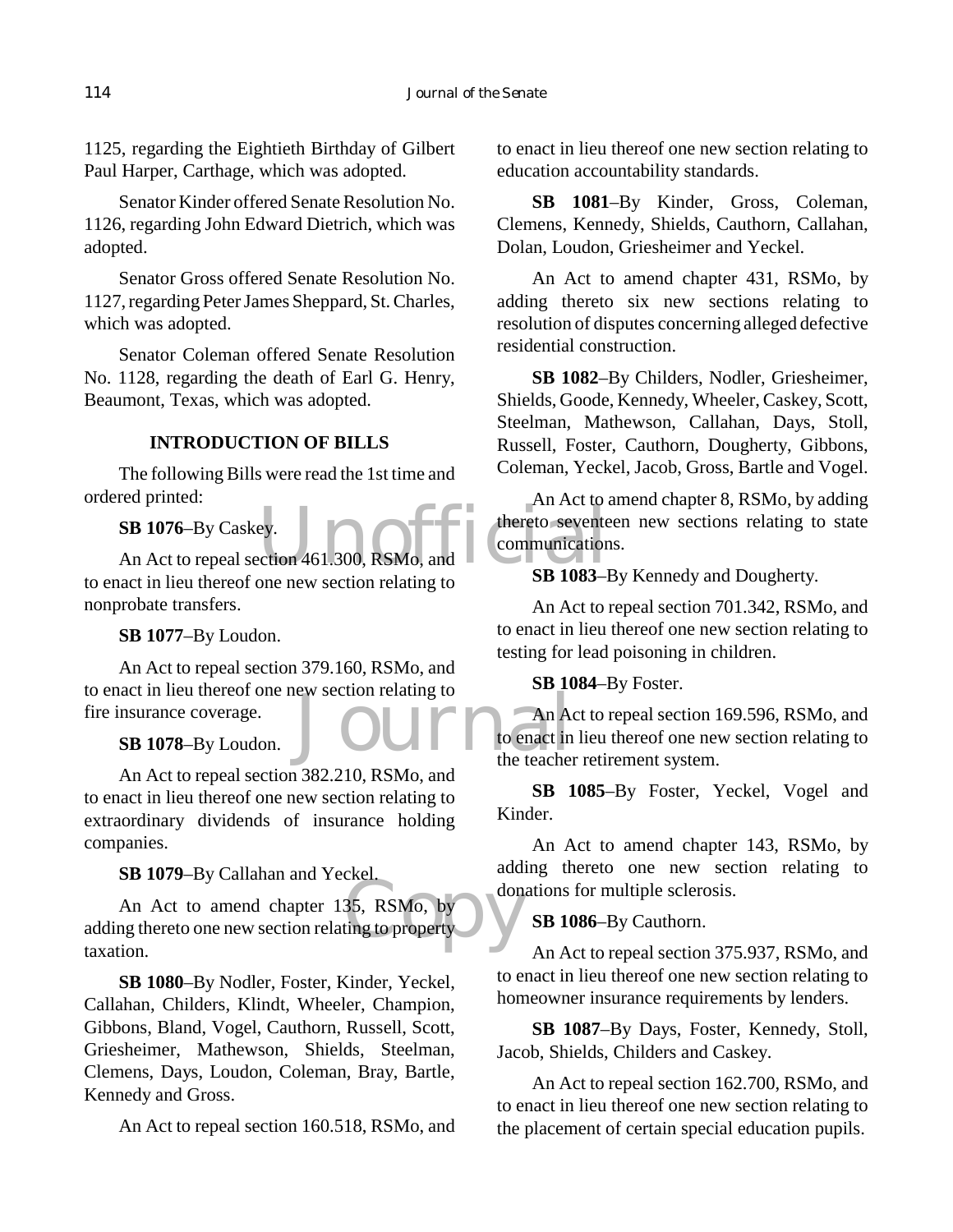## **SB 1088**–By Steelman.

An Act to repeal sections 301.010 and 304.013, RSMo, and to enact in lieu thereof two new sections relating to the operation of all-terrain vehicles.

# **SB 1089**–By Steelman.

An Act to repeal section 392.200, RSMo, and to enact in lieu thereof one new section relating to telecommunications service.

## **SB 1090**–By Jacob.

An Act to repeal sections 168.303 and 169.712, RSMo, and to enact in lieu thereof two new sections relating to public schools retirement systems.

## **SB 1091**–By Klindt.

SB 1091–By Klindt.<br>An Act to repeal section 163.191, RSMo, and<br>to enact in lieu thereof one new section relating to An Act to repeal section 163.191, RSMo, and state aid to community colleges.

## **SB 1092**–By Bartle.

Judith<br>
Independent Certification<br>
Also,<br>
Also, An Act to amend chapter 99, RSMo, by adding thereto one new section relating to tax increment financing.

# **SB 1093**–By Gibbons and Yeckel.

An Act to amend chapter 67, RSMo, by adding thereto one new section relating to investment of public funds.

# **REPORTS OF STANDING COMMITTEES**

the Committee Pers Senator Kinder, Chairman of the Committee on Gubernatorial Appointments, submitted the following reports:

Mr. President: Your Committee on Gubernatorial Appointments, to which were referred the following appointments and reappointments, begs leave to report that it has considered the same and recommends that the Senate do give its advice and consent to the following:

Raymond C. Tait, Ph.D. and Lori A. Ladd, as members of the Missouri State Advisory Council

on Pain and Symptom Management;

Also,

Lisa E. Betzler, as a member of the Missouri State Committee of Interpreters;

Also,

Andrew P. Nahlik, as student representative, and Deleta Parmley Williams and Lawrence H. Fick, as members of the Central Missouri State University Board of Governors;

Also,

Theodore W. Beaty, as a member of the Citizens' Advisory Commission for Marketing Missouri Agricultural Products;

Also,

Steven R. Hermann and Phillip L. Gould, as members of the Seismic Safety Commission;

Also,

James E. Berry, as a member of the State Board of Health;

Also,

Judith K. Barker, as a member of the Board of Certification of Interpreters;

Also,

Orville L. Schaefer, as a member of the Safe Drinking Water Commission;

Also,

Karen D. Ferguson, as a member of the Personnel Advisory Board;

Also,

Margaret J. Russell and Russell E. Dayton, as members of the Advisory Commission for Clinical Perfusionists;

Also,

Rusty A. Brown and Timothy James Warren, as members of the Hazardous Waste Management Commission;

Also,

Gregory D. Haddock, Ph.D., as a member of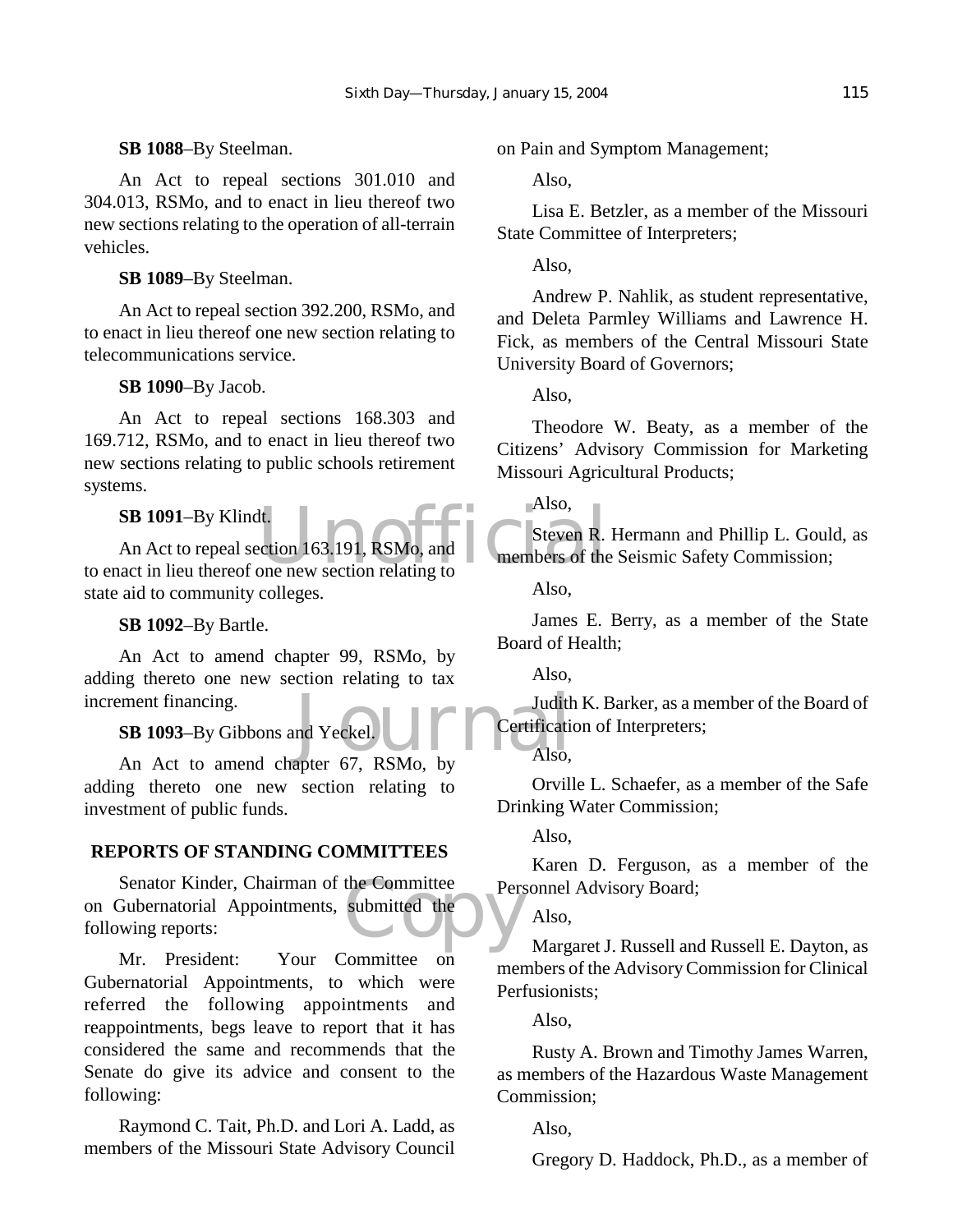the Land Reclamation Commission;

Also,

Emily C. Dunn, as student representative to the Truman State University Board of Governors;

Also,

Gregory A. Roeback, as a member of the State Committee for Professional Counselors;

Also,

William J. Carr, as Chairman of the Missouri State Penitentiary Redevelopment Commission;

Also,

Notifical Couri Family Trust Board of Trustees;<br>
Also,<br>
David G. Liechti and Sybl D. Slaughter, as Tracy M. Bono, Bonnie Sue Lawson, James D. Jackson and Beth L. Viviano, as members of the Missouri Family Trust Board of Trustees;

Also,

members of the State Board of Education;

Also,

Journals Glenr Gregory Boyle and Kathleen A. Coleton, as members of the Missouri Acupuncturist Advisory Committee;

Also,

Queen D. Fowler, Ph.D., as a member of the Harris-Stowe State College Board of Regents;

Also,

Franklin D. Nickell, as a member of the Mississippi River Parkway Commission;

Also,

The Union of the Parkway Commission:<br>
Also,<br>
John K. Nisbett, Ph.D., as a member of the Amusement Ride Safety Board;

Also,

Garland G. Barton and Herb R. Johnson, as members of the Missouri Training and Employment Council;

Also,

Courtney Gohn Beykirch and Gilbert G.

Adkins, Jr., as members of the Board of Directors for the American National Fish and Wildlife Museum District;

Also,

Janet W. Hunt, as a member of the Missouri Real Estate Commission;

Also,

H. Bruce Nethington and Milamari A. Cunningham, M.D., as members of the Missouri Health Facilities Review Committee;

Also,

John D. Aylward, as a member of the State Soil and Water Districts Commission;

Also,

Lorene A. Van Dam, as a member of the State Board of Podiatric Medicine;

Also,

Mark A. Byington, as a member of the Peace Officer Standards and Training Commission;

Also,

Glennon R. Polete, as a member of the Missouri Real Estate Appraisers Commission;

Also,

David J. Heath, as a member of the Missouri Training and Employment Council;

Also,

Loramel P. Shurtleff, as a member of the Public Defender Commission;

Also,

Gretchen C. Lockett, as a member of the Board of Therapeutic Massage.

Senator Kinder requested unanimous consent of the Senate to vote on the above reports in one motion. There being no objection, the request was granted.

Senator Kinder moved that the committee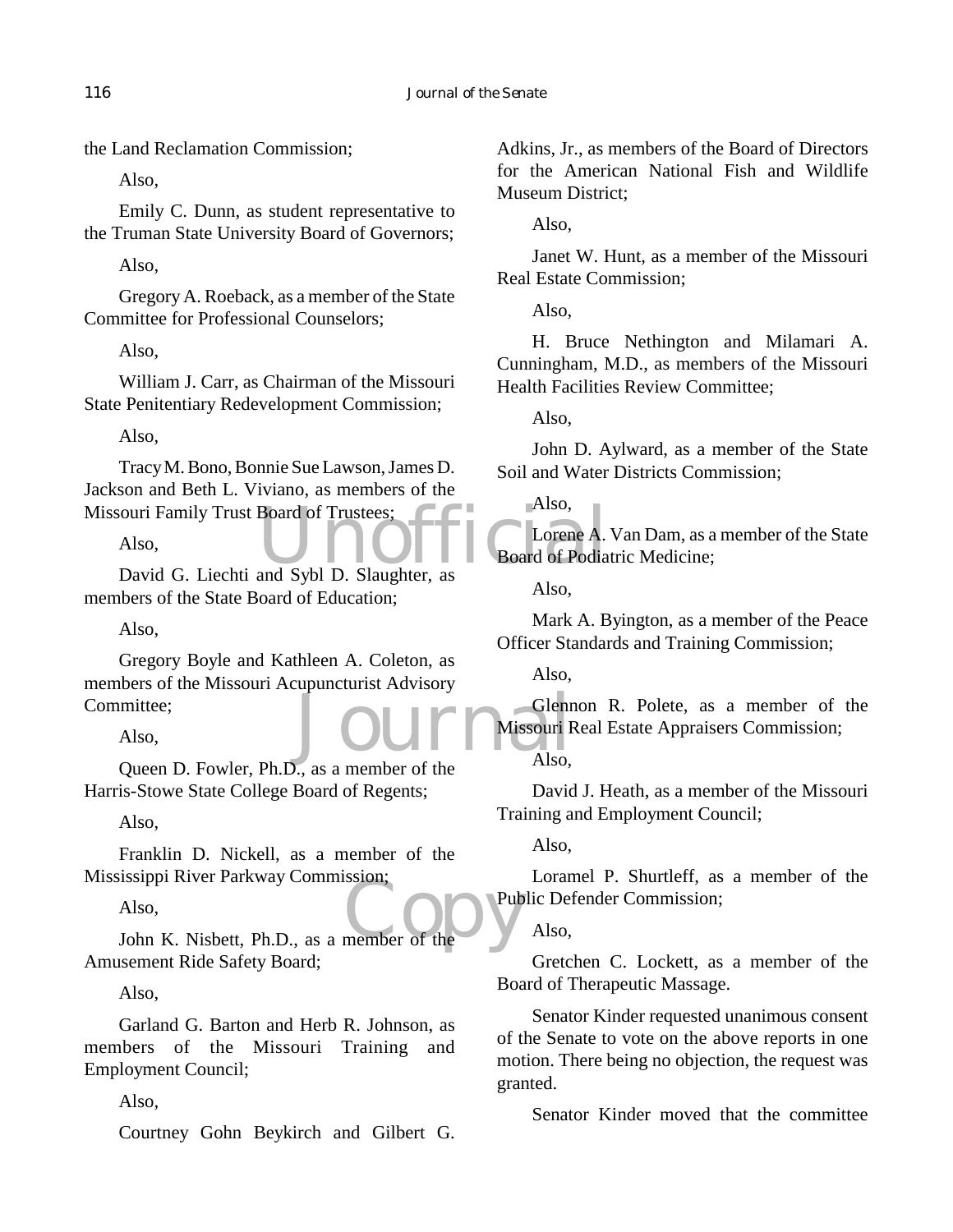reports be adopted, and the Senate do give its advice and consent to the above appointments and reappointments, which motion prevailed.

Senator Shields, Chairman of the Committee on Aging, Families, Mental and Public Health, submitted the following report:

Mr. President: Your Committee on Aging, Families, Mental and Public Health, to which was referred **SB 1003**, begs leave to report that it has considered the same and recommends that the Senate Committee Substitute, hereto attached, do pass.

## **REFERRALS**

and **SR 1118** to the Committee on Rules, Joint SB 913-Rules, Resolutions and Ethics.<br>
SECOND READING OF SENATE BILLS SB 914-7 President Pro Tem Kinder referred **SCR 27** Rules, Resolutions and Ethics.

# **SECOND READING OF SENATE BILLS**

The following Bills were read the 2nd time and referred to the Committees indicated:

**SB 702**—Education.

**SB 729—Aging, Families, Mental and Public**<br> **SB 746**—Aging, Families, Mental and Public<br> **SB 746**—Aging, Families, Mental and Public **SB 729**—Aging, Families, Mental and Public Health.

Health.

**SB 751**—Aging, Families, Mental and Public Health.

**SB 790**—Judiciary and Civil and Criminal Jurisprudence.

**SB 840**—Transportation.

prudence.<br>
SB 840—Transportation.<br>
SB 889—Commerce and the Environment.

**SB 894**—Transportation.

**SB 901**—Commerce and the Environment.

**SB 902**—Aging, Families, Mental and Public Health.

**SB 903**—Ways and Means.

**SB 904**—Aging, Families, Mental and Public

Health.

**SB 905**—Transportation.

**SB 906**—Small Business, Insurance and Industrial Relations.

**SB 907**—Small Business, Insurance and Industrial Relations.

**SB 909**—Judiciary and Civil and Criminal Jurisprudence.

**SB 910**—Small Business, Insurance and Industrial Relations.

**SB 911**—Commerce and the Environment.

**SB 912**—Aging, Families, Mental and Public Health.

**SB 913**—Judiciary and Civil and Criminal Jurisprudence.

**SB 914**—Aging, Families, Mental and Public Health.

**SB 916**—Judiciary and Civil and Criminal Jurisprudence.

**SB 917**—Small Business, Insurance and Industrial Relations.

**SB 918**—Small Business, Insurance and Industrial Relations.

**SB 919**—Transportation.

**SB 920**—Financial and Governmental Organization, Veterans' Affairs and Elections.

**SB 922**—Education.

**SB 923**—Education.

**SB 924**—Judiciary and Civil and Criminal Jurisprudence.

**SB 925**—Economic Development, Tourism and Local Government.

**SB 926**—Financial and Governmental Organization, Veterans' Affairs and Elections.

**SB 928**—Transportation.

**SB 930**—Small Business, Insurance and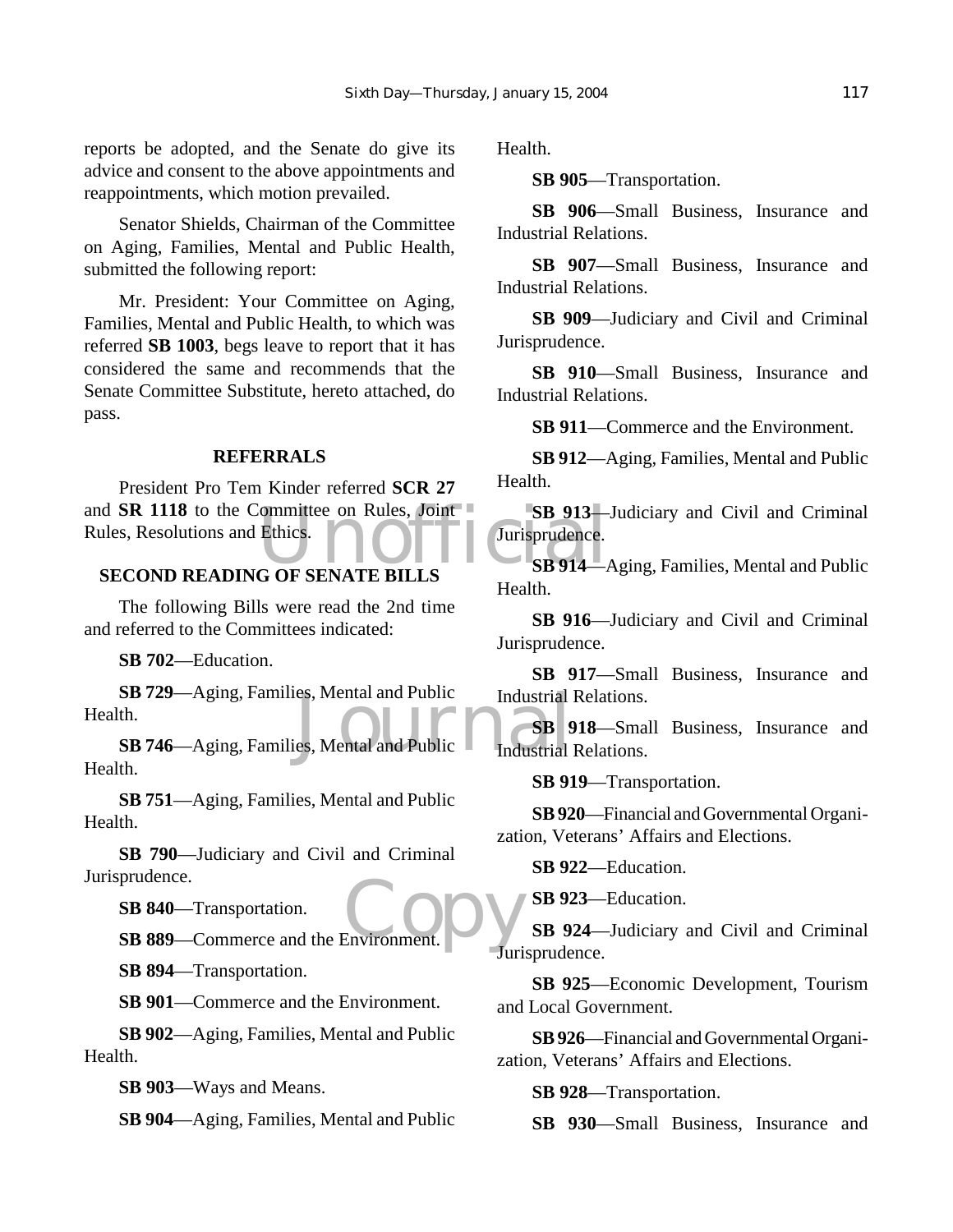Industrial Relations.

**SB 931**—Judiciary and Civil and Criminal Jurisprudence.

**SB 932**—Small Business, Insurance and Industrial Relations.

**SB 933**—Financial and Governmental Organization, Veterans' Affairs and Elections.

**SB 934**—Transportation.

**SB 935**—Transportation.

**SB 938**—Financial and Governmental Organization, Veterans' Affairs and Elections.

**SB 940**—Judiciary and Civil and Criminal Jurisprudence.

**SB 941**—Education.

n.<br>ic Development, Tourism<br>SB 977-1 **SB 942**—Economic Development, Tourism and Local Government.

**SB 944**—Commerce and the Environment.

**SB 945**—Education.

**SB 947**—Commerce and the Environment.

**SB 949**—Commerce and the Environment.

**SB 950**—Ways and Means.

SB 949—Commerce and the Environment.<br>
SB 950—Ways and Means.<br>
SB 952—Economic Development, Tourism zation, Ve and Local Government.

**SB 954**—Commerce and the Environment.

**SB 955**—Transportation.

**SB 956**—Transportation.

and Criminal Juri **SB 957**—Judiciary and Civil and Criminal Jurisprudence.

**SB 958**—Transportation.

**SB 962**—Financial and Governmental Organization, Veterans' Affairs and Elections.

**SB 964**—Aging, Families, Mental and Public Health.

**SB 965**—Transportation.

**SB 966**—Small Business, Insurance and

Industrial Relations.

**SB 967**—Education.

**SB 968**—Education.

**SB 969**—Education.

**SB 970**—Economic Development, Tourism and Local Government.

**SB 971**—Judiciary and Civil and Criminal Jurisprudence.

**SB 972**—Financial and Governmental Organization, Veterans' Affairs and Elections.

**SB 974**—Judiciary and Civil and Criminal Jurisprudence.

**SB 975**—Education.

**SB 976**—Pensions and General Laws.

**SB 977**—Pensions and General Laws.

**SB 978**—Education.

**SB 979**—Education.

**SB 980**—Governmental Accountability and Fiscal Oversight.

**SB 981**—Ways and Means.

**SB 982**—Financial and Governmental Organization, Veterans' Affairs and Elections.

**SB 984**—Agriculture, Conservation, Parks and Natural Resources.

**SB 985**—Agriculture, Conservation, Parks and Natural Resources.

**SB 986**—Judiciary and Civil and Criminal Jurisprudence.

**SB 988**—Commerce and the Environment.

**SB 989**—Commerce and the Environment.

**SB 991**—Financial and Governmental Organization, Veterans' Affairs and Elections.

**SB 993**—Education.

**SB 994**—Judiciary and Civil and Criminal Jurisprudence.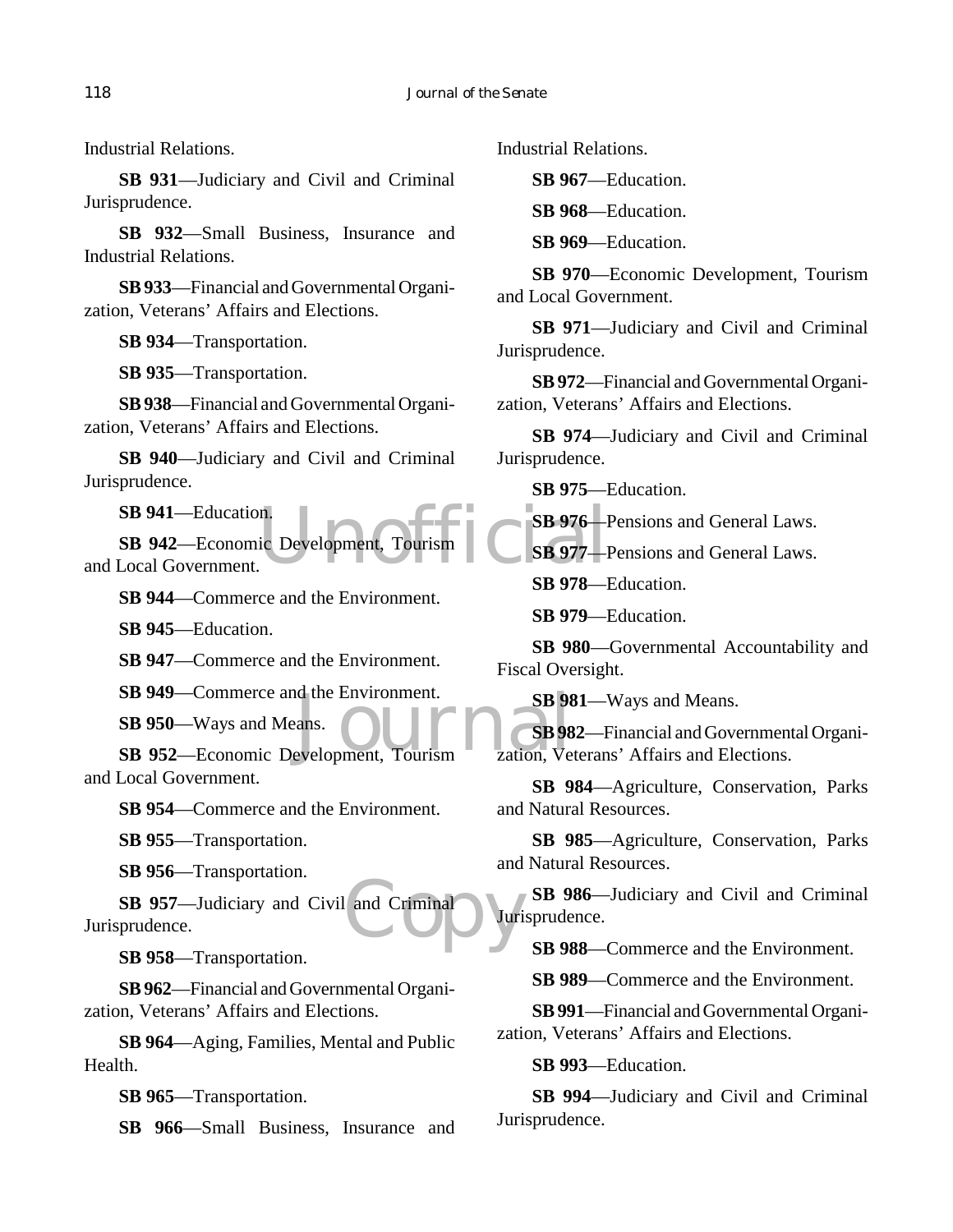**SB 995**—Pensions and General Laws.

**SB 996**—Judiciary and Civil and Criminal Jurisprudence.

**SB 997**—Ways and Means.

**SB 998**—Ways and Means.

**SB 999**—Commerce and the Environment.

**SB 1000**—Judiciary and Civil and Criminal Jurisprudence.

# **MESSAGES FROM THE HOUSE**

The following message was received from the House of Representatives through its Chief Clerk:

instructed by the House of appointments to Contract of the Senate that the passed HB 916, entitled:<br>I passed HB 916, entitled: Thank you so much Mr. President: I am instructed by the House of  $\circ$ Representatives to inform the Senate that the House has taken up and passed **HB 916**, entitled:

An Act to repeal sections 570.223 and 575.120, RSMo, and to enact in lieu thereof three new sections relating to identity theft, with penalty provisions.

In which the concurrence of the Senate is<br>
Example 2021<br>
Interval Secretary of the Senate is<br>
Secretary of the Senate is<br>
Secretary of the Secretary of the Secretary of the Secretary of the Secretary of the Secretary of th respectfully requested.

Read 1st time.

# **INTRODUCTION OF BILLS**

The following Bill was read the 1st time and ordered printed:

Vogel, Yeckel,<br>Dion, Gibbons, Re: Jeffe<br>I, Griesheimer, Dear **SB 1094**–By Scott, Kinder, Vogel, Yeckel, Loudon, Gross, Childers, Champion, Gibbons, Shields, Cauthorn, Nodler, Russell, Griesheimer, Dolan, Klindt, Foster and Clemens.

An Act to repeal sections 408.040, 490.065, 508.010, 508.040, 508.070, 510.263, 516.105, 537.067, 538.205, 538.210, 538.225, and 538.230, RSMo, and to enact in lieu thereof fifteen new sections relating to tort reform.

## **COMMUNICATIONS**

President Pro Tem Kinder submitted the following:

January 14, 2004

Terry L. Spieler Secretary of the Senate Capitol Building, Room 325 Jefferson City, Missouri 65101

Senator Peter Kinder Senate President Pro Tem Capitol Building, Room 326 Jefferson City, Missouri 65101

**Re: Joint Committee on Administrative Rules (JCAR)** Dear Terry and Peter:

Please make the following modification regarding Democrat appointments to Committees: Remove me from the Joint Committee on Administrative Rules (JCAR) and appoint Senator Bray to the vacancy.

Thank you so much for your attention to this matter.

Very best regards,

/s/ Ken Ken Jacob

Also,

January 14, 2004

Terry L. Spieler Secretary of the Senate Capitol Building, Room 325 Jefferson City, Missouri 65101

Senator Peter Kinder Senate President Pro Tem Capitol Building, Room 326 Jefferson City, Missouri 65101

#### **Re: Joint Committee on Transportation Oversight**

Dear Terry and Peter:

Please make the following modification regarding Democrat appointments to Committees: Remove Senator Days from the Joint Committee on Transportation Oversight and appoint Senator Bray to the vacancy.

Thank you so much for your attention to this matter.

Very best regards,

/s/ Ken Ken Jacob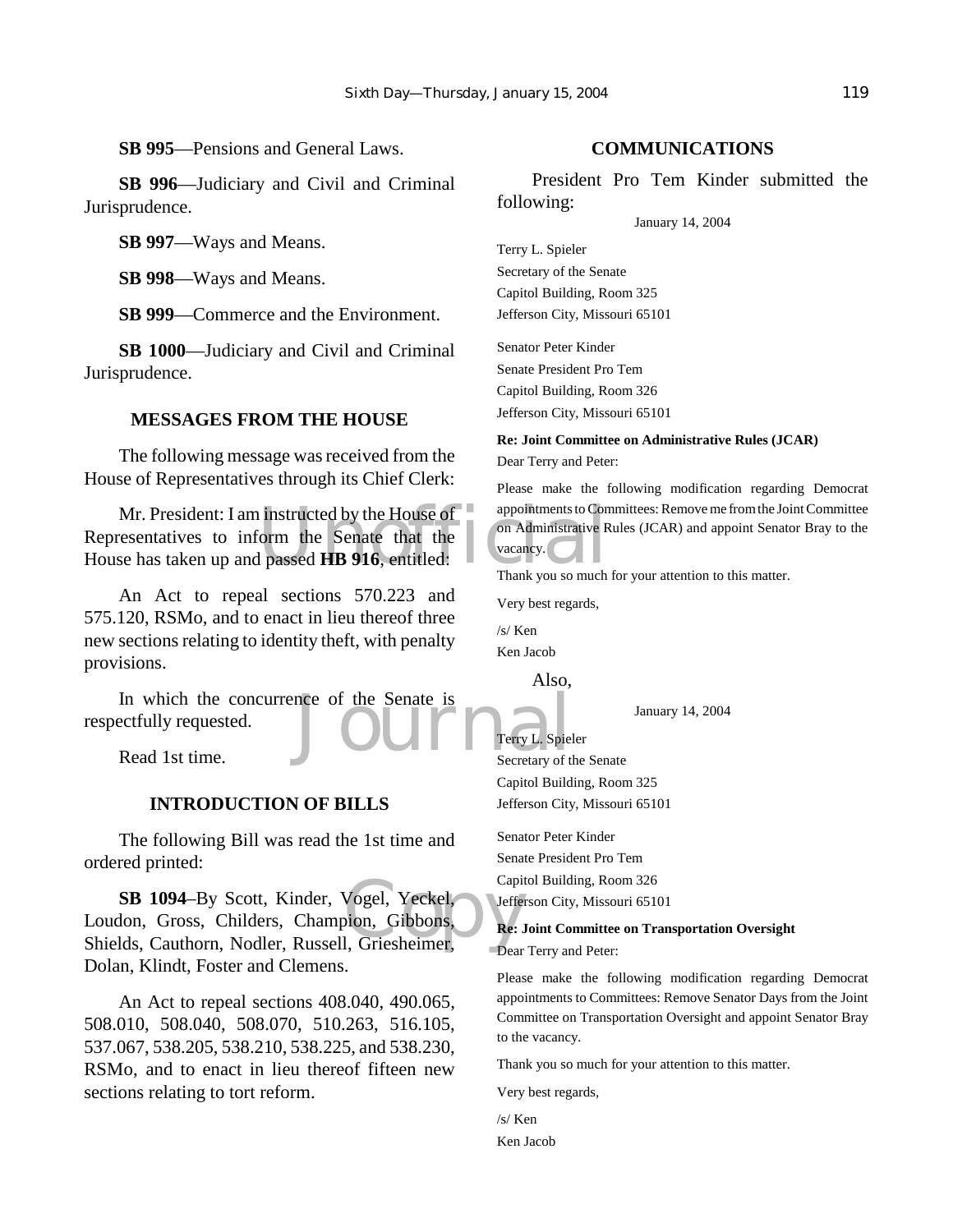#### 120 *Journal of the Senate*

Also,

January 14, 2004

Terry L. Spieler Secretary of the Senate Capitol Building, Room 325 Jefferson City, Missouri 65101

Senator Peter Kinder Senate President Pro Tem Capitol Building, Room 326 Jefferson City, Missouri 65101

**Re: Joint Committee on Terrorism, Bioterrorism & Homeland Security**

Dear Terry and Peter:

Joint Committee on Terrorism, Bioterrorism & Homeland Security<br>
and appoint Senator Wheeler to the vacancy.<br>
Thank you so much for your attention to this matter.<br>
Very best regards,<br>
Very best regards,<br>
Very best regards,<br> Please make the following modification regarding Democrat appointments to Committees: Remove Senator Dougherty from the and appoint Senator Wheeler to the vacancy.

Thank you so much for your attention to this matter.

Very best regards,

/s/ Ken Ken Jacob

Also,

January 14, 2004

Terry L. Spieler Secretary of the Senate Capitol Building, Room 325 Jefferson City, Missouri 65101

Senator Peter Kinder Senate President Pro Tem Capitol Building, Room 326 Jefferson City, Missouri 65101

**Re: Committee on Rules, Joint Rules, Resolutions and Ethics** Dear Terry and Peter:

Please make the following modification regarding Democrat appointments to Committees: Remove me from the Committee on Rules, Joint Rules, Resolutions and Ethics and appoint Senator Dougherty to the vacancy.

Thank you so much for your attention to this matter.

#### Very best regards,

/s/ Ken

Ken Jacob

# **INTRODUCTIONS OF GUESTS**

Senator Mathewson introduced to the Senate, the Physician of the Day, Dr. Donald Alcorn, Sedalia.

Journal on m On motion of Senator Gibbons, the Senate adjourned until 12:00 noon, Tuesday, January 20, 2004

# SENATE CALENDAR  $\overline{\phantom{a}}$

# SEVENTH DAY-TUESDAY, JANUARY 20, 2004

C FORMAL CALEN  $\overline{\phantom{a}}$ FORMAL CALENDAR

# SECOND READING OF SENATE BILLS

SB 708-Mathewson SB 716-Childers SB 753-Coleman SB 774-Wheeler SB 787-Childers

SB 788-Childers SB 824-Griesheimer SB 826-Bartle SB 844-Yeckel SB 857-Klindt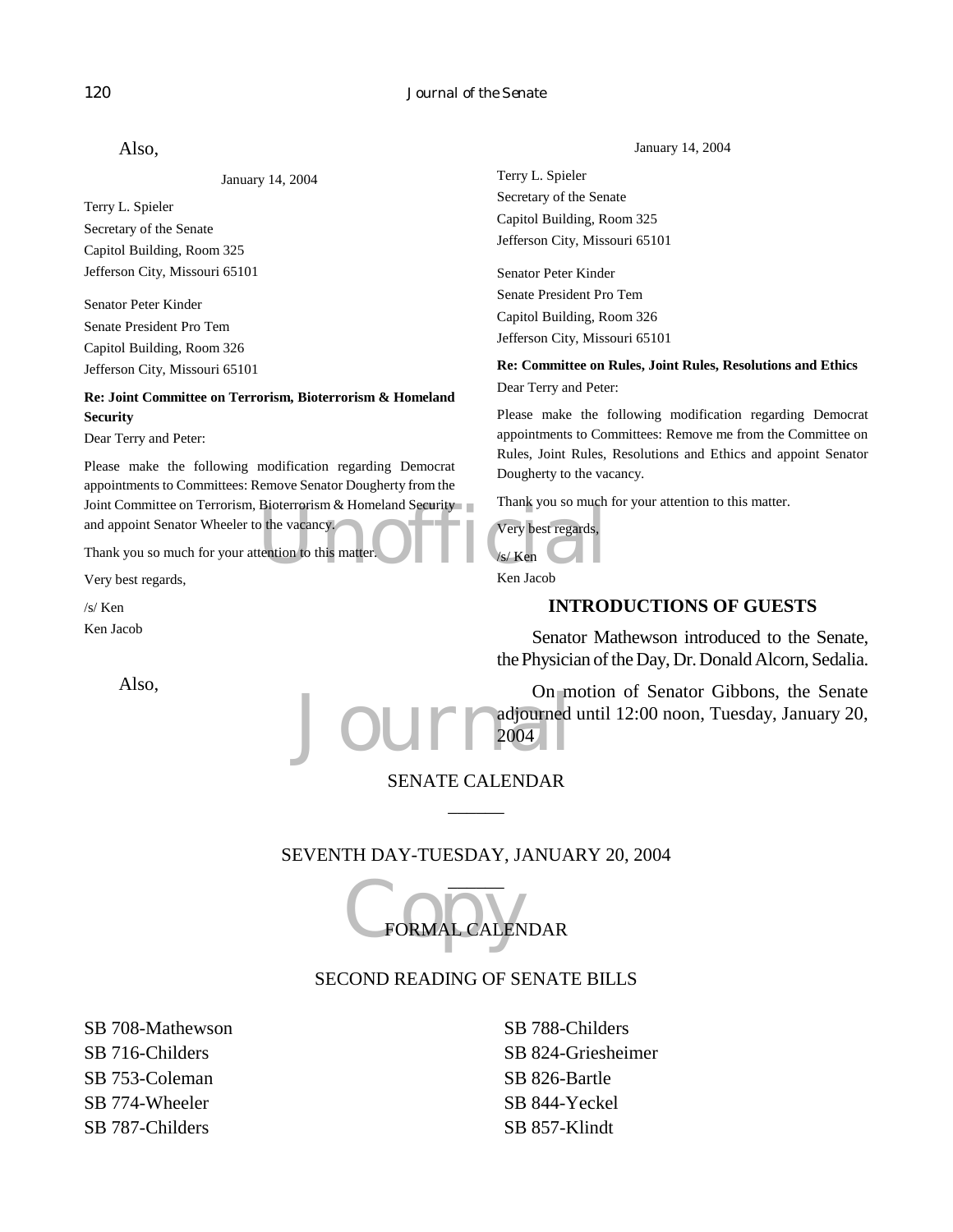no SB 869-Shields SB 870-Bartle SB 873-Bray SB 877-Goode and Days SB 883-Klindt SB 884-Klindt SB 890-Bland SB 892-Bland SB 893-Goode SB 898-Bland SB 915-Dougherty, et al SB 921-Caskey SB 927-Loudon SB 929-Wheeler SB 937-Gross SB 939-Coleman SB 943-Goode and Gross SB 946-Bray, et al SB 948-Steelman SB 951-Griesheimer SB 953-Caskey SB 959-Childers SB 960-Gibbons SB 961-Champion SB 963-Shields SB 973-Stoll SB 983-Quick SB 987-Quick SB 992-Cauthorn SB 1001-Wheeler SB 1002-Bray SB 1004-Shields SB 1005-Shields and Stoll SB 1006-Goode, et al SB 1007-Goode, et al SB 1008-Goode SB 1009-Griesheimer SB 1010-Dougherty, et al SB 1011-Dougherty SB 1012-Caskey

Journal Copys SB 1013-Stoll SB 1014-Yeckel SB 1015-Kennedy SB 1016-Champion, et al SB 1017-Champion SB 1018-Champion SB 1019-Steelman SB 1020-Steelman and Kinder SB 1021-Steelman SB 1022-Gross SB 1023-Griesheimer SB 1024-Stoll SB 1025-Griesheimer and Steelman SB 1026-Mathewson SB 1027-Cauthorn, et al SB 1028-Cauthorn SB 1029-Bray, et al SB 1030-Bray, et al SB 1031-Bray, et al SB 1032-Bray SB 1033-Clemens, et al SB 1034-Childers SB 1035-Steelman and Mathewson SB 1036-Steelman SB 1037-Steelman SB 1038-Yeckel SB 1039-Yeckel SB 1040-Griesheimer SB 1041-Griesheimer SB 1042-Griesheimer SB 1043-Gross SB 1044-Shields SB 1045-Kinder, et al SB 1046-Gibbons SB 1047-Kennedy SB 1048-Nodler, et al SB 1049-Bray SB 1050-Bray SB 1051-Steelman SB 1052-Jacob